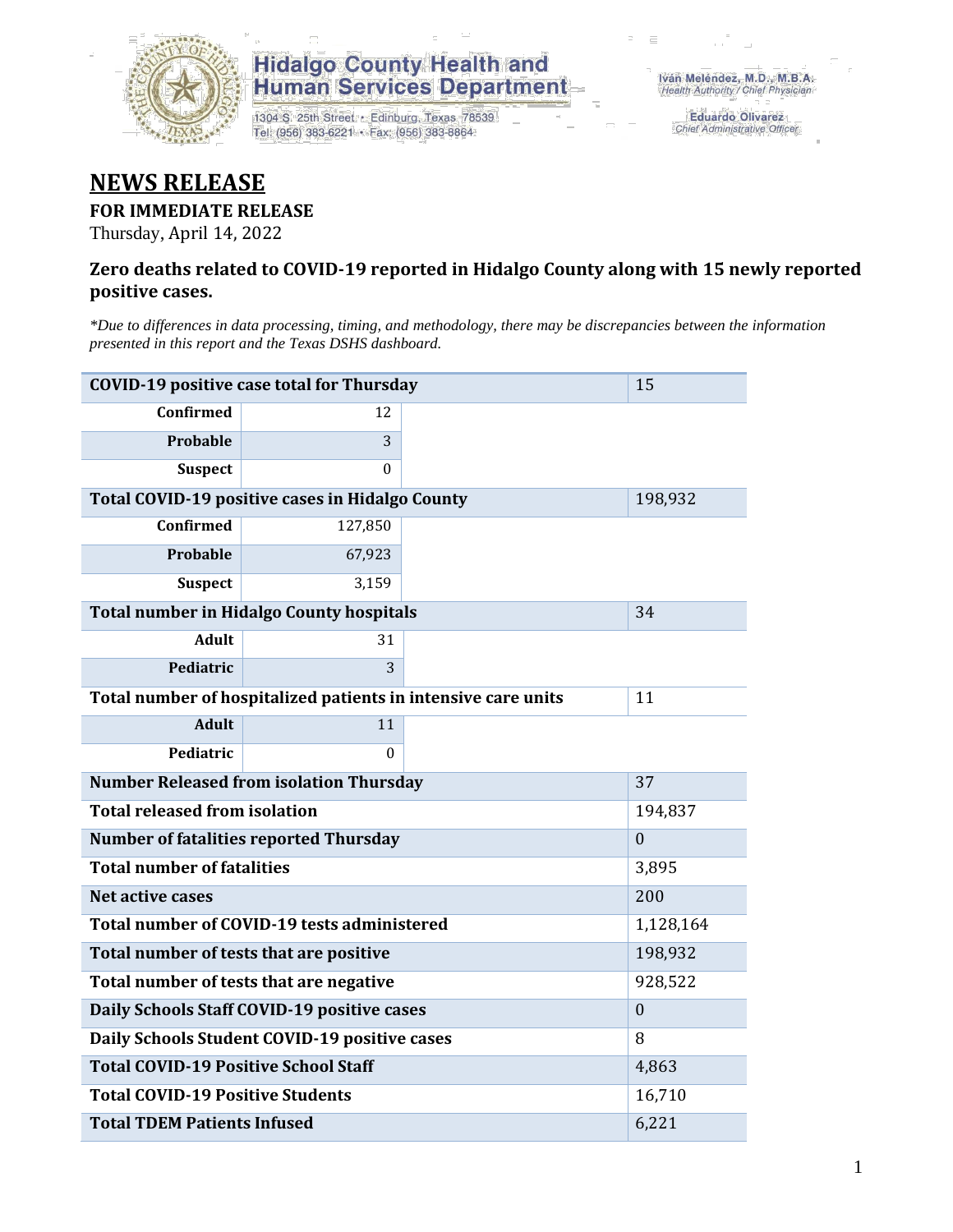

### **Hidalgo County Health and Human Services Department**

1304 S. 25th Street · Edinburg, Texas 78539 Tel: (956) 383-6221 · Fax: (956) 383-8864

Iván Meléndez, M.D., M.B.A. Health Authority / Chief Physician

> **Eduardo Olivarez** Chief Administrative Officer

*Hidalgo County uses the case status definition provided by the Texas Department of State Health Service's 2020 Epi Case Criteria Guide revised November 2020.*

- *1. Confirmed: A person who has tested positive through a molecular or PCR (oral or nasal swabs) test that looks for the presence of the virus's genetic material.*
- *2. Probable: A person who meets presumptive laboratory evidence through detection of COVID-19 by antigen test in a respiratory specimen.*
- *3. Suspect: A person who meets supported laboratory evidence through detection of specific antibodies in serum, plasma, whole body, and no prior history of being confirmed or probable case.*

*For more information of case status definition for COVID-19, please refer to:*

<https://www.dshs.state.tx.us/IDCU/investigation/epi-case-criteria-guide/2020-Epi-Case-Criteria-Guide.pdf>

| <b>Age Range</b> | <b>Number of Cases</b> |  |  |
|------------------|------------------------|--|--|
| $0 - 11$         | 1                      |  |  |
| 12-19            | 4                      |  |  |
| 20s              | 3                      |  |  |
| 30 <sub>s</sub>  | $\mathbf{1}$           |  |  |
| 40s              | $\overline{2}$         |  |  |
| 50s              | 1                      |  |  |
| 60s              | 1                      |  |  |
| $70+$            | $\overline{2}$         |  |  |
| Total:           | 15                     |  |  |

Case Breakdown by Age Group: